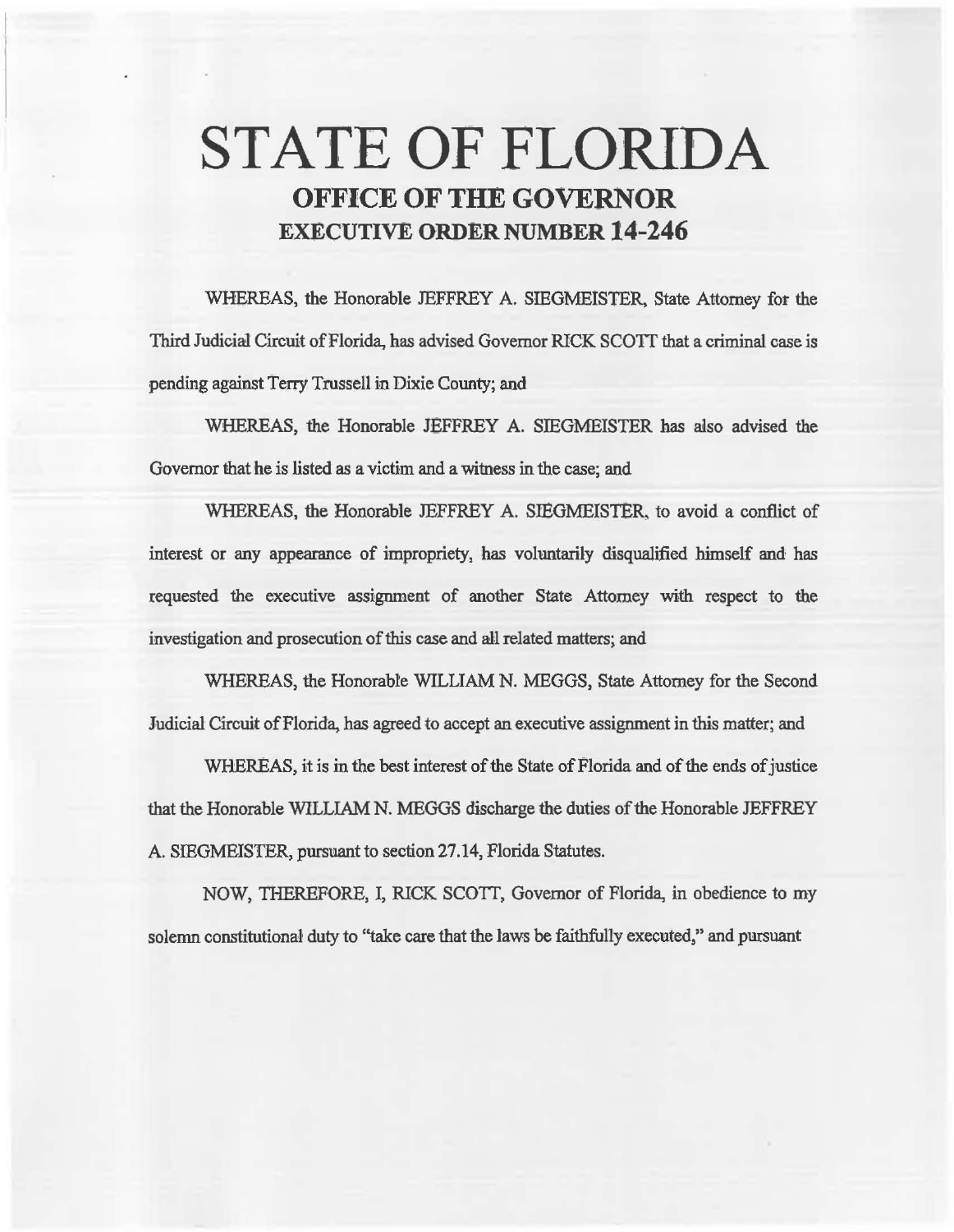to the Constitution. and laws of the State of Florida, issue the following Executive Order, effective immediately:

## Section 1.

The Honorable WILLIAM N. MEGGS, State Attorney for the Second Judicial Circuit of Florida, referred to as the "Assigned State Attorney," is assigned to discharge the duties of the Honorable JEFFREY A. SIEGMEISTER, State Attorney for the Third Judicial Circuit of Florida, as they relate as they relate to the investigation, prosecution and all matters related to Terry Trussell.

## Section 2.

The Assigned State Attorney or one or more Assistant State Attorneys and Investigators, who have been designated by the Assigned State Attorney, shall proceed immediately to the Third Judicial Circuit of Florida, and are vested with the authority to perform the duties prescribed herein.

### Section 3.

All residents of the Third Judicial Circuit are requested, and all public officials are directed, to cooperate and render whatever assistance is necessary to the Assigned State Attorney, so that justice may be served.

### Section 4.

The period of this Executive Assignment shall be for one (1) year, to and including September 4, 2015.